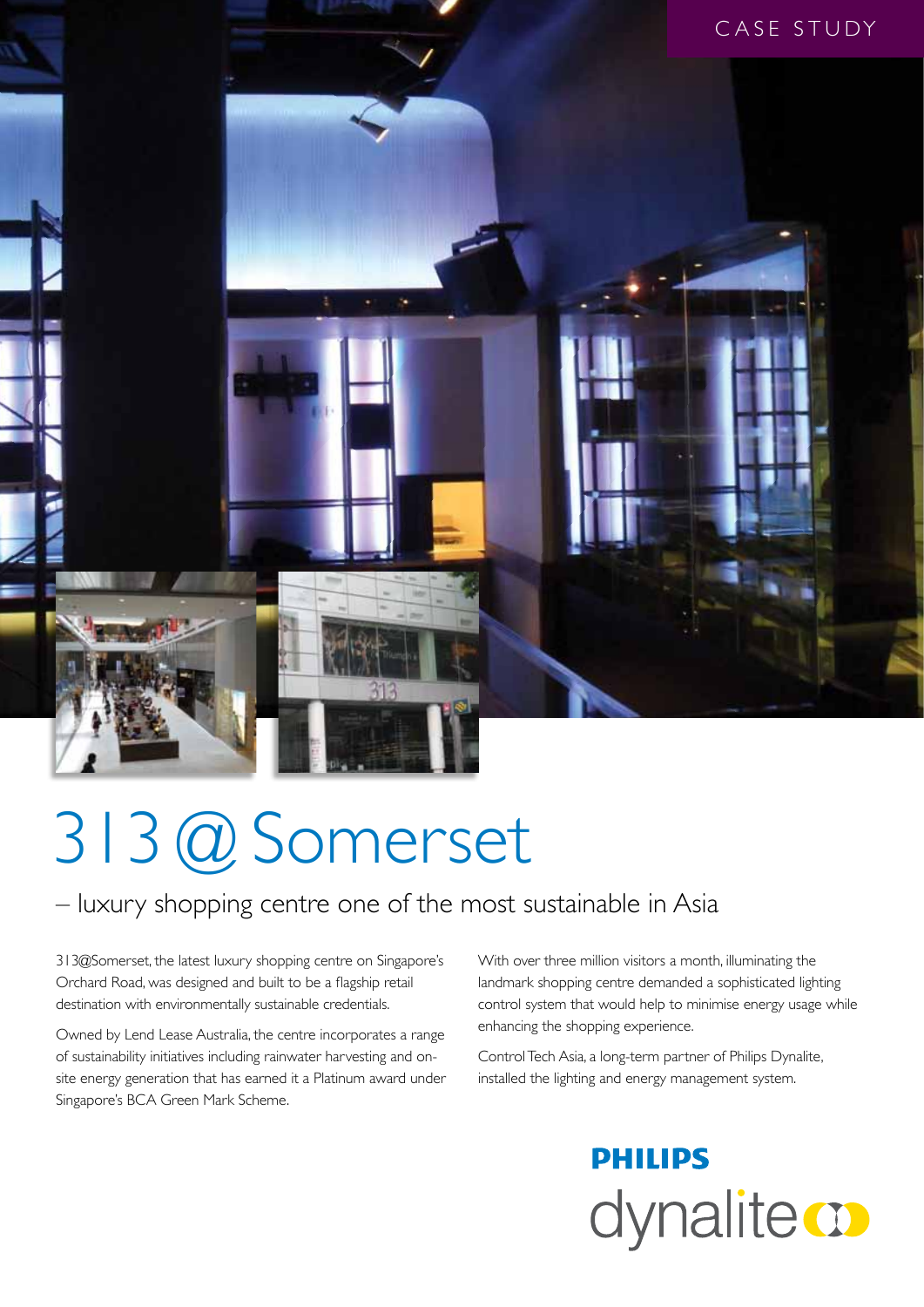### Client requirements

To help minimise energy consumption, the lighting designers chose energy-efficient lighting fixtures such as dimmable T5 lamps and gear and incorporated light sensors to save energy in areas with natural day lighting such as the top-level car park, atrium corridors and stairs.

#### The right ambience

Obviously lighting such a large space is a challenge in itself and creating ambient lighting within different shopping, dining and entertainment areas was also a key requirement of the project.

With approximately 60% of the energy footprint of a retail shopping centre being directly attributable to the activities and impacts of the tenancy fit-out and operation, it was important that the lighting and energy management system could help change behaviours.



### The Philips Dynalite solution

In keeping with the centre's commitment to sustainability, Philips Dynalite specified an intelligent lighting control and energy management system that would deliver significant energy savings.

#### An intelligent control system

So intelligent is the installed system that it can measure the actual current an individual light is drawing and display it on a monitor or graphical interface.

The energy information is readily available to the owner to assess energy consumption in all parts of the building and easily determine where it can be improved.

The owners can also identify where one or two circuits might be drawing more current than others and then investigate whether alternative lighting sources might be more efficient. They can also confirm that the time scheduling of the system is set appropriately.

The lighting control system also had to offer mixed control signal capability from a single network for today's needs and to future proof the system. It currently controls switched, 1-10V dimmed, DALI broadcast dimmed and DMX512 controlled loads seamlessly.

#### Smart energy measurement

Instead of just measuring the energy coming into a building, the Philips Dynalite technology can read energy usage down to the channel level or lighting circuit.

It was important that the lighting control system could incorporate multiple light sources in one space.

Other lighting initiatives include installing sensors in the atrium top-level car park to save energy during the day as well as motion sensors in the staircases to switch lighting on and off.

The extensive use of energy sub-metering for the base building and tenants closely monitors energy use and allows the building owner to make real changes that save money. **99 "**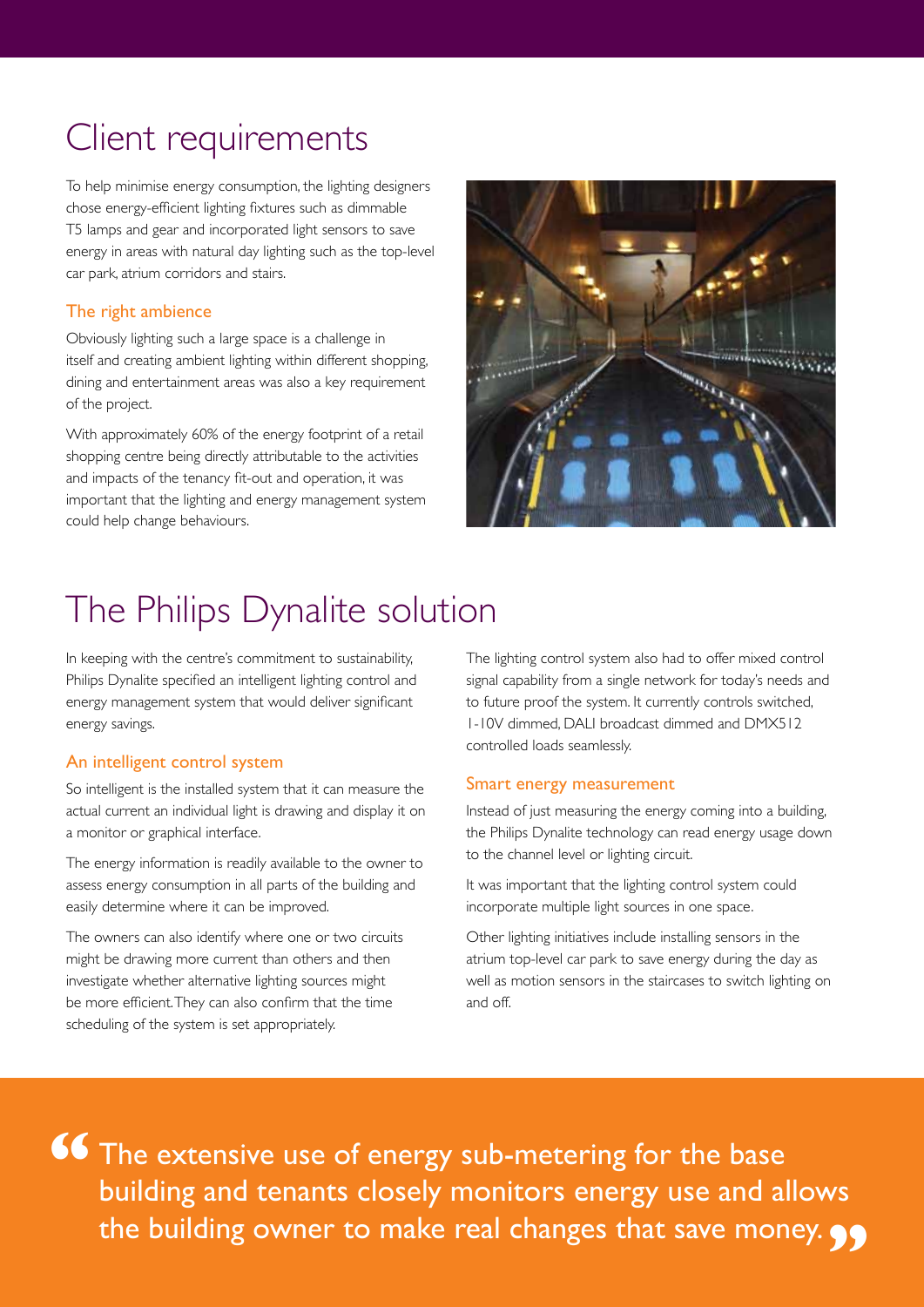### Products and technology used

With energy minimisation a key component of the brief, it was critical that the installed energy management system was intelligent and could identify where power was being used inefficiently and make the necessary adjustments.

Philips Dynalite was one of the only companies that could provide energy management current sensing to accurately monitor the energy being drawn right down to an individual electrical circuit.

#### Achieving energy savings

While the building may be equipped with 'green' features, it's still up to the user to make full use of that technology.

Tenants are required to sign green leases and commit to achieve environmental targets such as using energy-efficient lighting and power.

To maximise energy efficiency, the system uses Philips Dynalite current measuring relay controllers allowing the building's owners to accurately monitor and understand the building's lighting loads at any time during the day and make changes to improve its efficiency.

There's no doubt that seeing the dollars and cents they can save is a great incentive to reduce energy consumption.



### The Philips Dynalite energy management system has helped 313@Somerset to become one of Singapore's most sustainable developments. 99 **"**

### Key client benefits

Importantly, being able to successfully monitor the actual energy consumed by individual retail tenants on a granular basis has allowed the owners to maximise the impact of energy saving initiatives and offer tenant incentives to those reducing energy consumption.

#### Reducing operating costs

Besides reducing the building's carbon footprint, going green has reduced the centre's operating costs and safeguarded it against future energy price increases.

By striving for efficient building operations, 313@Somerset contributes to a sustainable living environment.

Other benefits include the opportunity to lead sustainability education for the centre's retailers and customers.